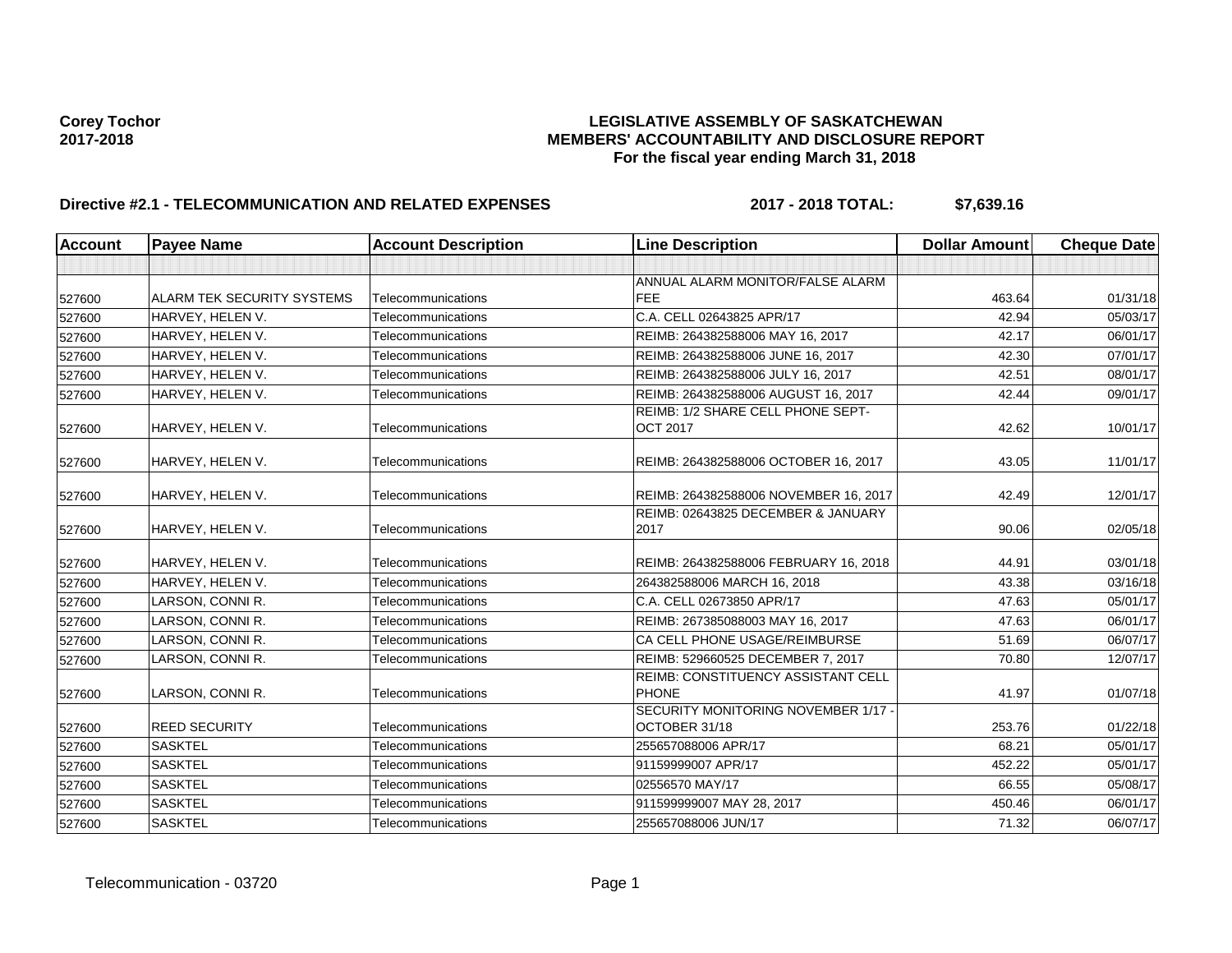# Corey Tochor<br>LEGISLATIVE ASSEMBLY OF SASKATCHEWAN<br>MEMBERS' ACCOUNTABILITY AND DISCLOSURE REF **2017-2018 MEMBERS' ACCOUNTABILITY AND DISCLOSURE REPORT For the fiscal year ending March 31, 2018**

# **Directive #2.1 - TELECOMMUNICATION AND RELATED EXPENSES 2017 - 2018 TOTAL: \$7,639.16**

| <b>Account</b> | <b>Payee Name</b> | <b>Account Description</b> | <b>Line Description</b>         | <b>Dollar Amount</b> | <b>Cheque Date</b> |
|----------------|-------------------|----------------------------|---------------------------------|----------------------|--------------------|
|                |                   |                            |                                 |                      |                    |
| 527600         | <b>SASKTEL</b>    | Telecommunications         | 911599999007 JUNE 28, 2017      | 451.42               | 07/01/17           |
| 527600         | <b>SASKTEL</b>    | Telecommunications         | 255657088006 JUL/17             | 48.57                | 07/08/17           |
| 527600         | <b>SASKTEL</b>    | Telecommunications         | 911599999007: JULY 28, 2017     | 450.83               | 08/01/17           |
| 527600         | <b>SASKTEL</b>    | Telecommunications         | 255657088006 AUGUST 8, 2017     | 123.95               | 09/01/17           |
| 527600         | <b>SASKTEL</b>    | Telecommunications         | 911599999007 AUGUST 28, 2017    | 450.92               | 09/01/17           |
| 527600         | <b>SASKTEL</b>    | Telecommunications         | 911599999007 SEPTEMBER 28, 2017 | 461.15               | 10/01/17           |
| 527600         | <b>SASKTEL</b>    | Telecommunications         | 255657088006 SEPTEMBER 8, 2017  | 48.57                | 10/01/17           |
| 527600         | <b>SASKTEL</b>    | Telecommunications         | 255657088006 OCTOBER 8, 2017    | 51.05                | 10/08/17           |
| 527600         | <b>SASKTEL</b>    | Telecommunications         | 911599999007 OCTOBER 28, 2017   | 452.26               | 11/01/17           |
| 527600         | <b>SASKTEL</b>    | Telecommunications         | 255657088006 NOVEMBER 8, 2017   | 48.57                | 11/08/17           |
| 527600         | <b>SASKTEL</b>    | Telecommunications         | 91159999007 NOVEMBER 28, 2017   | 452.06               | 12/01/17           |
| 527600         | <b>SASKTEL</b>    | Telecommunications         | 255657088006 DECEMBER 8, 2017   | 48.57                | 12/08/17           |
| 527600         | <b>SASKTEL</b>    | Telecommunications         | 911599999007 DECEMBER 28, 2017  | 589.92               | 01/01/18           |
| 527600         | <b>SASKTEL</b>    | Telecommunications         | 255657088006 JANUARY 8, 2018    | 48.91                | 01/08/18           |
| 527600         | <b>SASKTEL</b>    | Telecommunications         | 911599999007 JANUARY 28, 2018   | 566.14               | 02/01/18           |
| 527600         | <b>SASKTEL</b>    | Telecommunications         | 255657088006 FEBRUARY 8, 2018   | 48.91                | 03/01/18           |
| 527600         | <b>SASKTEL</b>    | Telecommunications         | 911599999007 FEBRUARY 28, 2018  | 564.21               | 03/01/18           |
| 527600         | <b>SASKTEL</b>    | Telecommunications         | RTV - C. TOCHOR - PERSONAL USE  | (74.00)              | 03/28/18           |
| 530600         | <b>SASKTEL</b>    | Placement - Tender Ads     | 91159999007 APR/17              | 18.40                | 05/01/17           |
| 530600         | <b>SASKTEL</b>    | Placement - Tender Ads     | 911599999007 MAY 28, 2017       | 18.40                | 06/01/17           |
| 530600         | <b>SASKTEL</b>    | Placement - Tender Ads     | 911599999007 JUNE 28, 2017      | 18.40                | 07/01/17           |
| 530600         | <b>SASKTEL</b>    | Placement - Tender Ads     | 911599999007: JULY 28, 2017     | 18.40                | 08/01/17           |
| 530600         | <b>SASKTEL</b>    | Placement - Tender Ads     | 911599999007 AUGUST 28, 2017    | 18.40                | 09/01/17           |
| 530600         | <b>SASKTEL</b>    | Placement - Tender Ads     | 911599999007 SEPTEMBER 28, 2017 | 18.40                | 10/01/17           |
| 530600         | <b>SASKTEL</b>    | Placement - Tender Ads     | 911599999007 OCTOBER 28, 2017   | 18.40                | 11/01/17           |
| 530600         | <b>SASKTEL</b>    | Placement - Tender Ads     | 91159999007 NOVEMBER 28, 2017   | 18.40                | 12/01/17           |
| 530600         | <b>SASKTEL</b>    | Placement - Tender Ads     | 911599999007 DECEMBER 28, 2017  | 18.40                | 01/01/18           |
| 530600         | <b>SASKTEL</b>    | Placement - Tender Ads     | 911599999007 JANUARY 28, 2018   | 18.40                | 02/01/18           |
| 530600         | <b>SASKTEL</b>    | Placement - Tender Ads     | 911599999007 FEBRUARY 28, 2018  | 18.40                | 03/01/18           |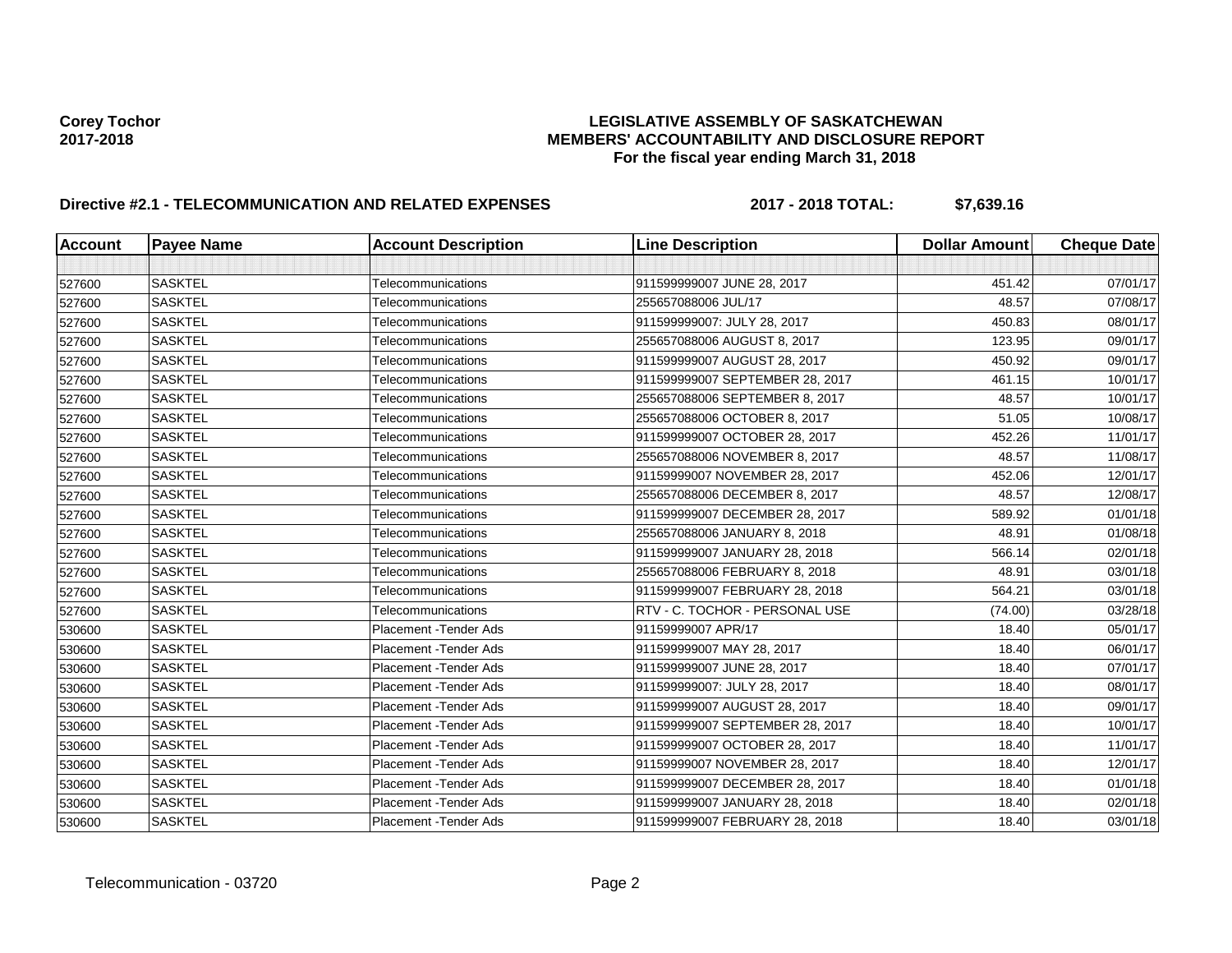### **LEGISLATIVE ASSEMBLY OF SASKATCHEWAN MEMBERS' ACCOUNTABILITY AND DISCLOSURE REPORT For the fiscal year ending March 31, 2018**

# **Directive #3.1 - MLA TRAVEL AND LIVING EXPENSES 2017 - 2018 TOTAL: \$28,318.93**

| <b>Account</b>            | <b>Payee Name</b>      | <b>Account Description</b>  | <b>Line Description</b>                            | <b>Dollar Amount</b> | <b>Cheque Date</b> |
|---------------------------|------------------------|-----------------------------|----------------------------------------------------|----------------------|--------------------|
|                           |                        |                             |                                                    |                      |                    |
| 541900                    | TOCHOR, COREY J        | <b>Elected Rep - Travel</b> | MLA TRAVEL: APR 3 - 27                             | 1,505.07             | 05/03/17           |
| 541900                    | TOCHOR, COREY J        | <b>Elected Rep - Travel</b> | APRIL REGINA ACCOMMODATION                         | 1,500.00             | 05/03/17           |
| 541900                    | TOCHOR, COREY J        | <b>Elected Rep - Travel</b> | MAY REGINA ACCOMMODATION                           | 1,550.00             | 05/29/17           |
| 541900                    | TOCHOR, COREY J        | <b>Elected Rep - Travel</b> | MLA TRAVEL: MAY 6 - 18                             | 1.447.62             | 06/01/17           |
| 541900<br>TOCHOR, COREY J |                        | <b>Elected Rep - Travel</b> | JUNE REGINA ACCOMMODATION                          | 1,500.00             | 06/27/17           |
| 541900                    | TOCHOR, COREY J        | <b>Elected Rep - Travel</b> | MLA TRAVEL: JUL 13/14                              | 304.97               | 07/21/17           |
| 541900                    | TOCHOR, COREY J        | <b>Elected Rep - Travel</b> | JULY REGINA ACCOMMODATION                          | 1,550.00             | 07/21/17           |
| 541900                    | TOCHOR, COREY J        | <b>Elected Rep - Travel</b> | MLA TRAVEL AUGUST 7-18, 2017                       | 582.57               | 09/01/17           |
| 541900                    | TOCHOR, COREY J        | <b>Elected Rep - Travel</b> | AUGUST 2017 MLA REGINA<br><b>ACCOMMODATIONS</b>    | 1,550.00             | 09/05/17           |
| 541900                    | <b>TOCHOR, COREY J</b> | <b>Elected Rep - Travel</b> | SEPTEMBER 2017 MLA REGINA<br><b>ACCOMMODATIONS</b> | 1.500.00             | 10/01/17           |
| 541900                    | TOCHOR, COREY J        | <b>Elected Rep - Travel</b> | MLA TRAVEL SEPTEMBER 25-26, 2017                   | 344.10               | 10/06/17           |
| 541900                    | TOCHOR, COREY J        | <b>Elected Rep - Travel</b> | OCTOBER 2017 MLA REGINA<br><b>ACCOMMODATIONS</b>   | 1,550.00             | 10/30/17           |
| 541900                    | TOCHOR, COREY J        | <b>Elected Rep - Travel</b> | MLA TRAVEL OCTOBER 24 - NOVEMBER 2.<br>2017        | 827.40               | 11/07/17           |
| 541900                    | TOCHOR, COREY J        | <b>Elected Rep - Travel</b> | NOVEMBER 2017 MLA REGINA<br><b>ACCOMMODATIONS</b>  | 1,500.00             | 11/28/17           |
| 541900                    | TOCHOR, COREY J        | Elected Rep - Travel        | MLA TRAVEL NOVEMBER 30, 2017                       | 64.05                | 12/06/17           |
| 541900                    | TOCHOR, COREY J        | <b>Elected Rep - Travel</b> | MLA TRAVEL NOVEMBER 7 - 29. 2017                   | 1.771.75             | 12/06/17           |
| 541900                    | TOCHOR, COREY J        | <b>Elected Rep - Travel</b> | DECEMBER 2017 MLA REGINA<br><b>ACCOMMODATIONS</b>  | 1.550.00             | 12/20/17           |
| 541900                    | TOCHOR, COREY J        | <b>Elected Rep - Travel</b> | MLA TRAVEL DECEMBER 3 - 8, 2017                    | 551.55               | 12/21/17           |
| 541900                    | TOCHOR, COREY J        | <b>Elected Rep - Travel</b> | JANUARY 2018 MA REGINA<br><b>ACCOMMODATIONS</b>    | 1,550.00             | 02/05/18           |
| 541900                    | TOCHOR, COREY J        | Elected Rep - Travel        | MLA TRAVEL JANUARY 23 - 30, 2018                   | 726.20               | 02/05/18           |
| 541900                    | TOCHOR, COREY J        | Elected Rep - Travel        | FEBRUARY 2018 MLA REGINA<br><b>ACCOMMODATIONS</b>  | 1,400.00             | 03/05/18           |
| 541900                    | TOCHOR, COREY J        | Elected Rep - Travel        | MLA TRAVEL FEBRUARY 25 - 27, 2018                  | 395.20               | 03/05/18           |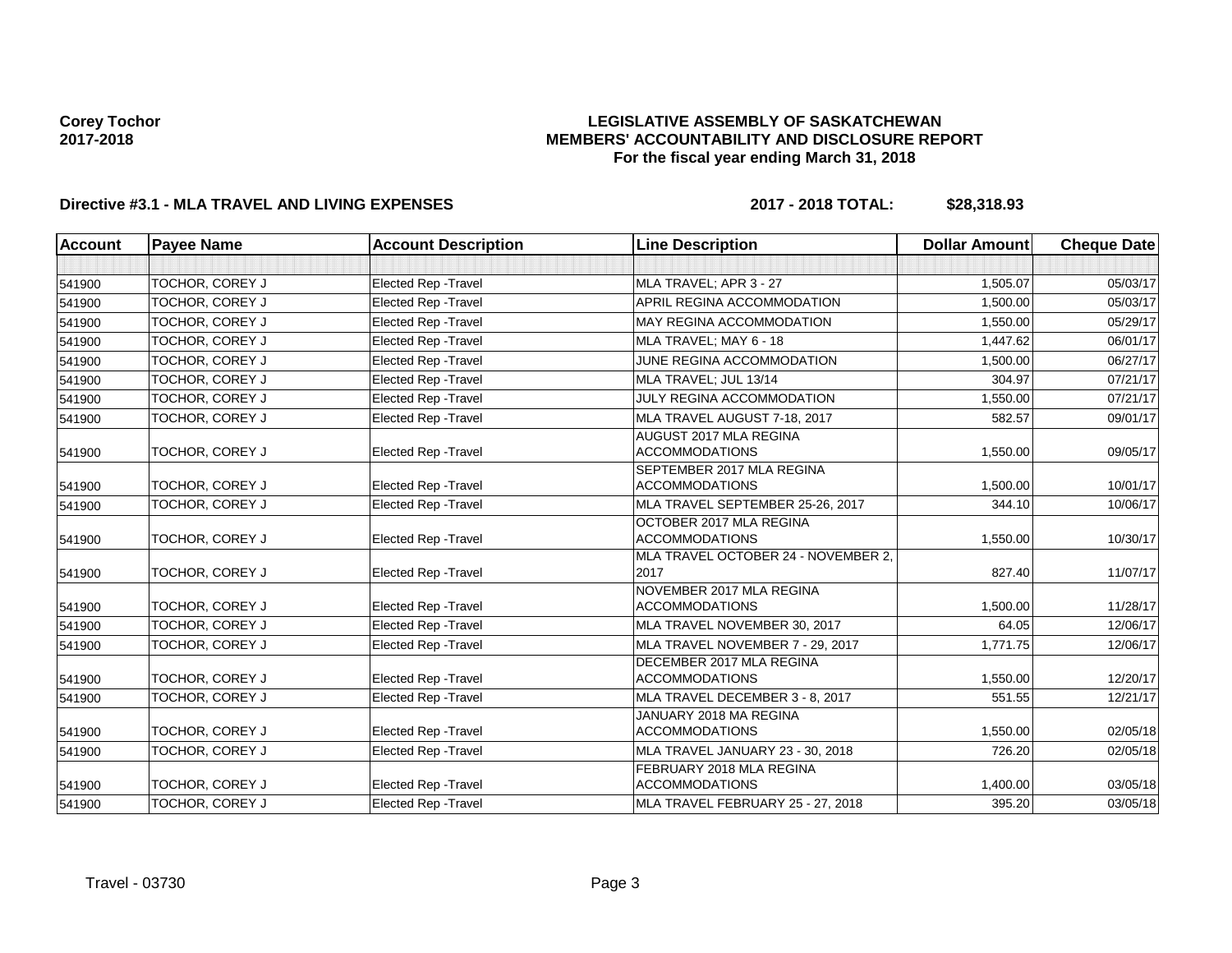#### **LEGISLATIVE ASSEMBLY OF SASKATCHEWAN MEMBERS' ACCOUNTABILITY AND DISCLOSURE REPORT For the fiscal year ending March 31, 2018**

# **Directive #3.1 - MLA TRAVEL AND LIVING EXPENSES 2017 - 2018 TOTAL: \$28,318.93**

| <b>Account</b> | <b>Pavee Name</b>       | <b>IAccount Description</b> | <b>ILine Description</b>       | <b>Dollar Amountl</b> | <b>Cheque Datel</b> |
|----------------|-------------------------|-----------------------------|--------------------------------|-----------------------|---------------------|
|                |                         |                             |                                |                       |                     |
|                |                         |                             | <b>IMARCH 2018 MLA REGINA</b>  |                       |                     |
| 541900         | <b>ITOCHOR, COREY J</b> | Elected Rep - Travel        | <b>ACCOMMODATIONS</b>          | 550.00. ا             | 03/29/18            |
| 541900         | <b>TOCHOR, COREY J</b>  | Elected Rep - Travel        | MLA TRAVEL MARCH 11 - 29, 2018 | ا548.45.              | 03/31/18            |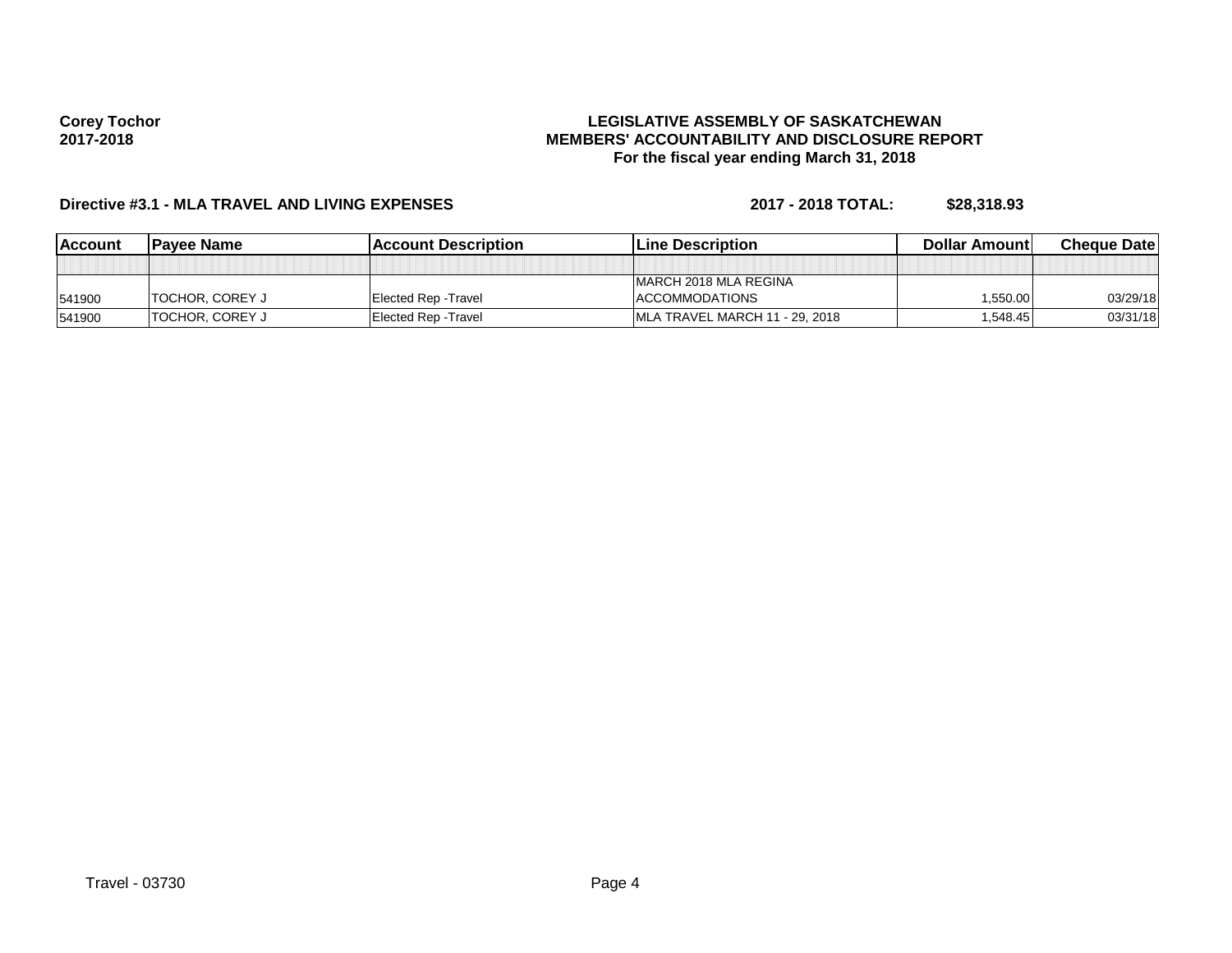### **LEGISLATIVE ASSEMBLY OF SASKATCHEWAN MEMBERS' ACCOUNTABILITY AND DISCLOSURE REPORT For the fiscal year ending March 31, 2018**

| <b>Account</b> | <b>Payee Name</b>           | <b>Account Description</b>                | <b>Line Description</b>               | <b>Dollar Amount</b> | <b>Cheque Date</b> |
|----------------|-----------------------------|-------------------------------------------|---------------------------------------|----------------------|--------------------|
|                |                             |                                           |                                       |                      |                    |
| 521372         | <b>IMAGERY</b>              | Photographer's Services                   | PHOTOGRAPHIC SERVICES                 | 503.50               | 11/01/17           |
| 522000         | <b>EASTVIEW SQUARE LTD.</b> | Rent of Ground, Buildings and Other Space | <b>APRIL CONSTITUENCY OFFICE RENT</b> | 1,804.17             | 04/01/17           |
| 522000         | <b>EASTVIEW SQUARE LTD.</b> | Rent of Ground, Buildings and Other Space | <b>MAY OFFICE RENT</b>                | 1,804.17             | 04/19/17           |
| 522000         | <b>EASTVIEW SQUARE LTD.</b> | Rent of Ground, Buildings and Other Space | JUNE OFFICE RENT                      | 1.804.17             | 05/18/17           |
| 522000         | <b>EASTVIEW SQUARE LTD.</b> | Rent of Ground, Buildings and Other Space | <b>JULY OFFICE RENT</b>               | 1,804.17             | 06/08/17           |
| 522000         | <b>EASTVIEW SQUARE LTD.</b> | Rent of Ground, Buildings and Other Space | <b>AUG. OFFICE RENT</b>               | 1,804.17             | 07/12/17           |
| 522000         | <b>EASTVIEW SQUARE LTD.</b> | Rent of Ground, Buildings and Other Space | <b>SEP. OFFICE RENT</b>               | 1,804.17             | 08/23/17           |
| 522000         | <b>EASTVIEW SQUARE LTD.</b> | Rent of Ground, Buildings and Other Space | OCTOBER 2017 MLA OFFICE RENT          | 1,804.17             | 09/15/17           |
| 522000         | EASTVIEW SQUARE LTD.        | Rent of Ground, Buildings and Other Space | NOVEMBER 2017 MLA OFFICE RENT         | 1,804.17             | 10/18/17           |
| 522000         | <b>EASTVIEW SQUARE LTD.</b> | Rent of Ground, Buildings and Other Space | <b>DECEMBER 2017 MLA OFFICE RENT</b>  | 1,804.17             | 11/10/17           |
| 522000         | K.C. CHARITIES INC.         | Rent of Ground, Buildings and Other Space | JANUARY 2018 MLA OFFICE RENT          | 1,804.17             | 12/20/17           |
| 522000         | K.C. CHARITIES INC.         | Rent of Ground, Buildings and Other Space | FEBRUARY 2018 MLA OFFICE RENT         | 1,804.17             | 01/11/18           |
| 522000         | K.C. CHARITIES INC.         | Rent of Ground, Buildings and Other Space | <b>IMARCH 2018 MLA OFFICE RENT</b>    | 1,804.17             | 02/08/18           |
| 522500         | CHERRY INSURANCE LTD.       | <b>Insurance Premiums</b>                 | INSURANCE POLICY #C70085992-6         | 630.70               | 12/01/17           |
| 522700         | <b>SASKATOON, CITY OF</b>   | Utilities - Electricity and Nat Gas       | 102345456 APR/17                      | 79.29                | 05/01/17           |
| 522700         | SASKATOON, CITY OF          | Utilities - Electricity and Nat Gas       | 102345456 MAY/17                      | 74.29                | 05/17/17           |
| 522700         | SASKATOON, CITY OF          | Utilities - Electricity and Nat Gas       | 102345456 MAY 17-JUN 17, 2017         | 76.67                | 07/01/17           |
| 522700         | SASKATOON, CITY OF          | Utilities - Electricity and Nat Gas       | 102345456 JUN 17-JUL 17, 2017         | 78.44                | 08/01/17           |
| 522700         | <b>SASKATOON, CITY OF</b>   | Utilities - Electricity and Nat Gas       | 102345456 JUL 17-AUG 17, 2017         | 78.93                | 09/01/17           |
| 522700         | SASKATOON, CITY OF          | Utilities - Electricity and Nat Gas       | 102345456 SEPTEMBER 17, 2017          | 78.67                | 10/01/17           |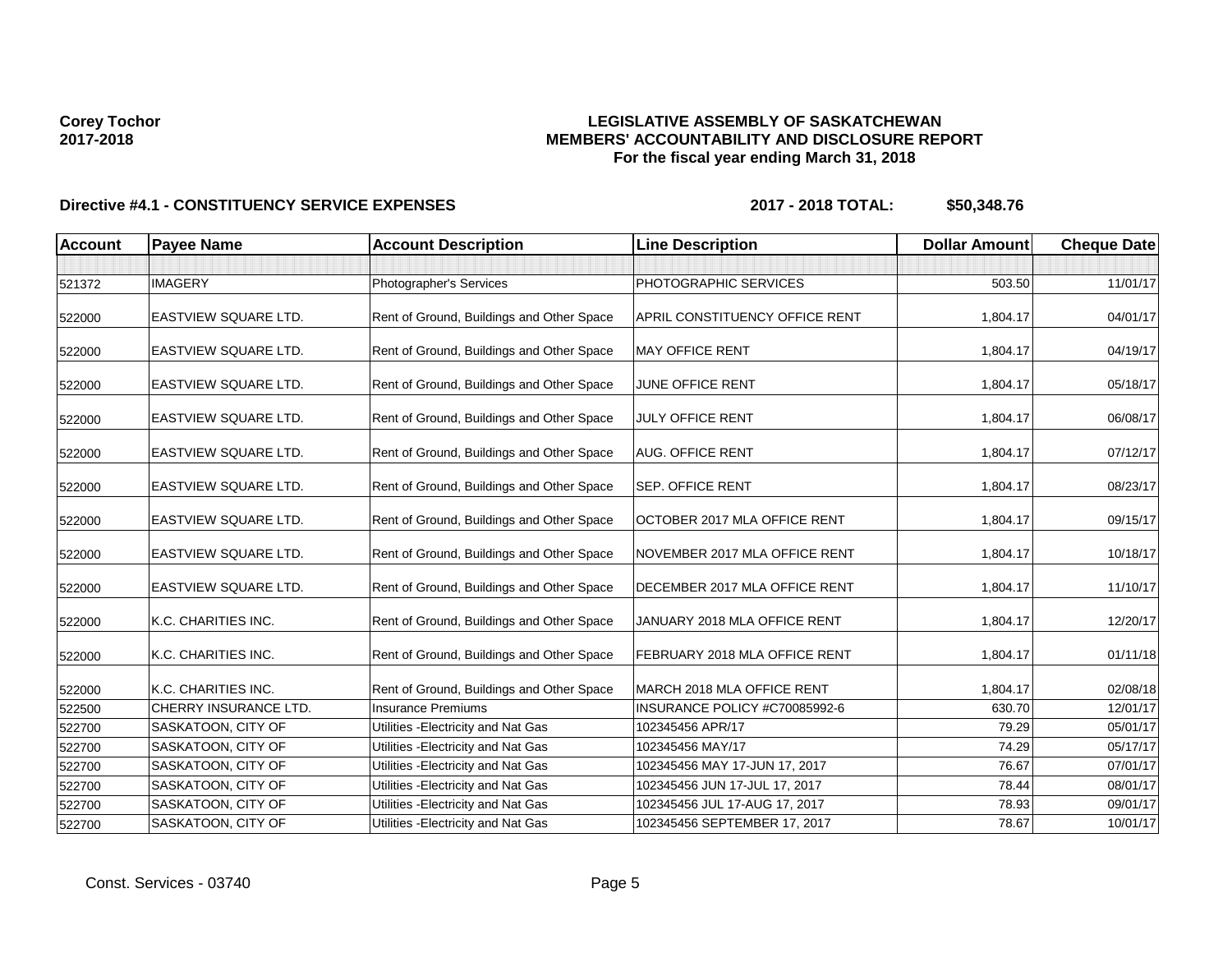### **LEGISLATIVE ASSEMBLY OF SASKATCHEWAN MEMBERS' ACCOUNTABILITY AND DISCLOSURE REPORT For the fiscal year ending March 31, 2018**

| <b>Account</b> | <b>Payee Name</b>                               | <b>Account Description</b>              | <b>Line Description</b>                       | <b>Dollar Amount</b> | <b>Cheque Date</b> |
|----------------|-------------------------------------------------|-----------------------------------------|-----------------------------------------------|----------------------|--------------------|
|                |                                                 |                                         |                                               |                      |                    |
| 522700         | SASKATOON, CITY OF                              | Utilities - Electricity and Nat Gas     | 102345456 OCTOBER 17, 2017                    | 75.68                | 11/01/17           |
| 522700         | SASKATOON, CITY OF                              | Utilities - Electricity and Nat Gas     | 102345456 NOVEMBER 17, 2017                   | 86.06                | 11/17/17           |
| 522700         | SASKATOON, CITY OF                              | Utilities - Electricity and Nat Gas     | 102345456 DECEMBER 17, 2017                   | 85.68                | 01/01/18           |
| 522700         | SASKATOON, CITY OF                              | Utilities - Electricity and Nat Gas     | 102345456 JANUARY 17, 2018                    | 99.91                | 02/01/18           |
| 522700         | SASKATOON, CITY OF                              | Utilities - Electricity and Nat Gas     | 102345456 FEBRUARY 18, 2018                   | 129.00               | 03/01/18           |
| 522700         | SASKATOON, CITY OF                              | Utilities - Electricity and Nat Gas     | 102345456 MARCH 17, 2018                      | 93.65                | 03/17/18           |
| 525000         | LARSON, CONNI R.                                | Postal, Courier, Freight and Related    | <b>POSTAGE</b>                                | 49.05                | 10/06/17           |
| 525000         | LARSON, CONNI R.                                | Postal, Courier, Freight and Related    | RTV - C. LARSON - POSTAGE                     | (49.05)              | 11/02/17           |
| 525000         | <b>STAPLES BUSINESS DEPOT</b>                   | Postal, Courier, Freight and Related    | OFFICE SUPPLIES/POSTAGE 93314                 | 270.29               | 11/01/17           |
| 525000         | <b>STAPLES BUSINESS DEPOT</b>                   | Postal, Courier, Freight and Related    | POSTAGE/OFFICE & MISC SUPPLIES                | 270.30               | 03/02/18           |
| 525000         | <b>STAPLES BUSINESS DEPOT</b>                   | Postal, Courier, Freight and Related    | POSTAGE/MISC OFFICE SUPPLIES                  | 180.20               | 03/06/18           |
| 525000         | ULTRA PRINT SERVICES LTD.                       | Postal, Courier, Freight and Related    | POSTAGE FOR CHRISMAS MAIL                     | 871.35               | 01/01/18           |
| 528000         | TOCHOR, COREY J                                 | <b>Support Services</b>                 | <b>REIMB: TECHNICAL SERVICE</b>               | 50.00                | 11/01/17           |
| 530000         | KONCEPT SIGN GROUP INC.                         | <b>Communications Development Costs</b> | <b>DIGITALLY PRINTED &amp; LAMINATED SIGN</b> | 347.68               | 10/01/17           |
| 530300         | MARU GROUP CANADA INC.                          | Primary Research/Focus group            | AD HOC CONSULTING - NO GST                    | 632.97               | 03/01/18           |
| 530500         | <b>BELL MEDIA INC.</b>                          | Media Placement                         | <b>ADVERTISING</b>                            | 968.00               | 01/01/18           |
| 530500         | <b>BELL MEDIA INC.</b>                          | Media Placement                         | <b>ADVERTISING</b>                            | 532.00               | 02/01/18           |
| 530500         | CHABAD LUBAVITCH OF<br><b>SASKATOON</b>         | Media Placement                         | <b>ADVERTISING</b>                            | 77.84                | 01/03/18           |
| 530500         | <b>CREATIVE OUTDOOR</b><br><b>ADVERTISING</b>   | Media Placement                         | <b>ADVERTISING</b>                            | 6,288.00             | 05/02/17           |
| 530500         | <b>CREATIVE OUTDOOR</b><br><b>ADVERTISING</b>   | Media Placement                         | <b>ADVERTISING</b>                            | 1,572.00             | 05/02/17           |
| 530500         | <b>EASTVIEW COMMUNITY</b><br><b>ASSOCIATION</b> | <b>Media Placement</b>                  | <b>ADVERTISING</b>                            | 35.00                | 08/14/17           |
| 530500         | <b>FABMAR COMMUNICATIONS LTD.</b>               | Media Placement                         | ADVERTISING - NO GST                          | 52.16                | 03/01/18           |
| 530500         | <b>FABMAR COMMUNICATIONS LTD.</b>               | Media Placement                         | ADVERTISING - NO GST                          | 52.16                | 03/01/18           |
| 530500         | GOLDEN WEST BROADCASTING<br>LTD.                | <b>Media Placement</b>                  | ADVERTISING - NO GST                          | 80.37                | 03/01/18           |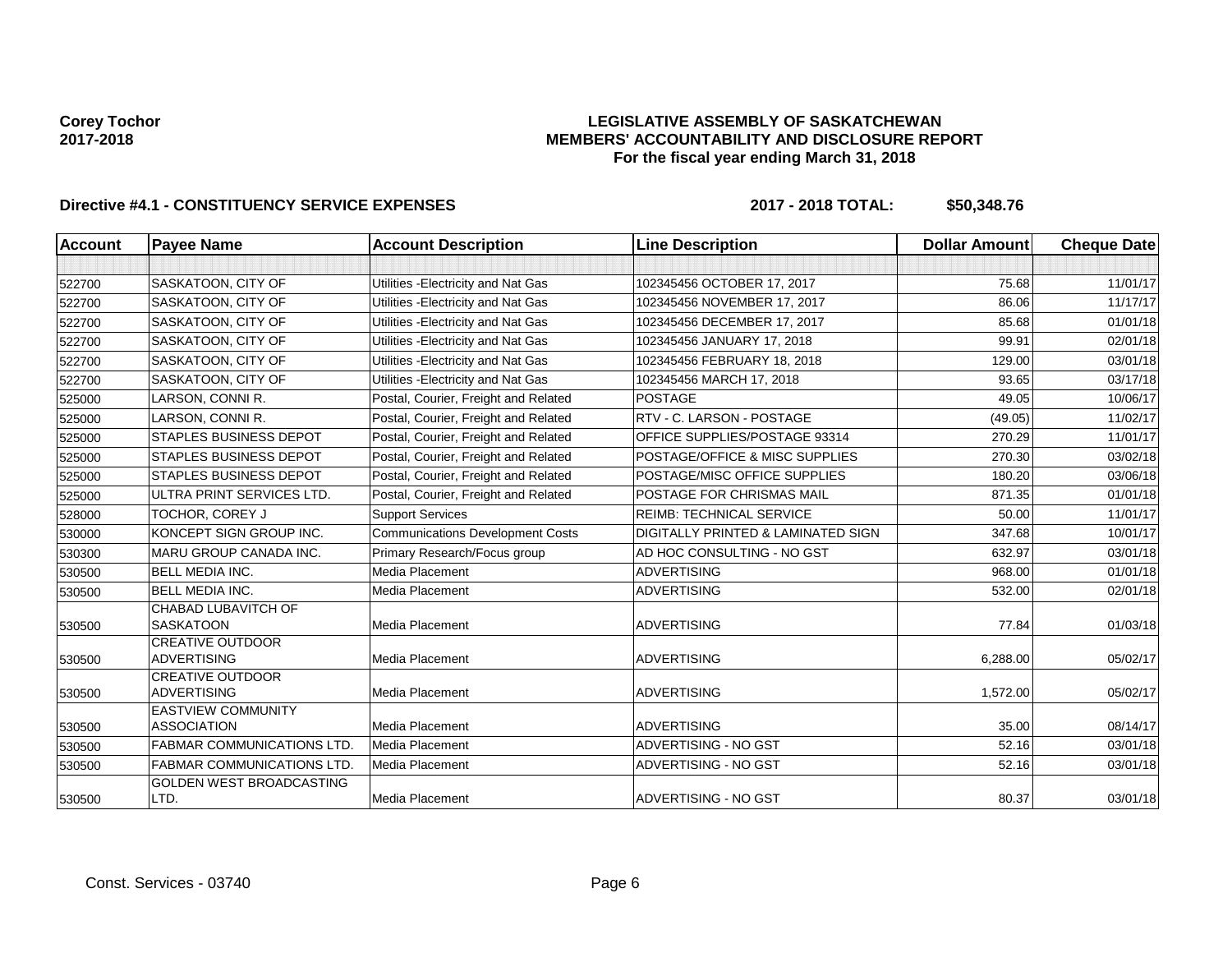### **LEGISLATIVE ASSEMBLY OF SASKATCHEWAN MEMBERS' ACCOUNTABILITY AND DISCLOSURE REPORT For the fiscal year ending March 31, 2018**

| Account | <b>Payee Name</b>                              | <b>Account Description</b>         | <b>Line Description</b>                        | <b>Dollar Amount</b> | <b>Cheque Date</b> |
|---------|------------------------------------------------|------------------------------------|------------------------------------------------|----------------------|--------------------|
|         |                                                |                                    |                                                |                      |                    |
|         | <b>GOLDEN WEST BROADCASTING</b>                |                                    |                                                |                      |                    |
| 530500  | LTD.                                           | Media Placement                    | <b>ADVERTISING</b>                             | 66.98                | 03/01/18           |
|         | GOLDEN WEST BROADCASTING                       |                                    |                                                |                      |                    |
| 530500  | LTD.                                           | Media Placement                    | ADVERTISING - NO GST                           | 34.23                | 03/01/18           |
| 530500  | HARVARD BROADCASTING INC.                      | Media Placement                    | <b>ADVERTISING</b>                             | 159.70               | 03/01/18           |
|         | <b>JIM PATTISON BROADCAST</b>                  |                                    |                                                |                      |                    |
| 530500  | <b>GROUP</b>                                   | Media Placement                    | <b>ADVERTISING</b>                             | 69.07                | 03/01/18           |
| 530500  | <b>JIM PATTISON BROADCAST</b><br><b>GROUP</b>  | Media Placement                    | <b>ADVERTISING</b>                             | 72.14                | 03/01/18           |
|         | <b>OUTFRONT MEDIA CANADA</b>                   | Media Placement                    | <b>ADVERTISING</b>                             | 850.00               | 12/01/17           |
| 530500  | <b>OUTFRONT MEDIA CANADA</b>                   |                                    |                                                |                      |                    |
| 530500  |                                                | Media Placement                    | <b>ADVERTISING</b>                             | 159.00               | 12/05/17           |
| 530500  | <b>OUTFRONT MEDIA CANADA</b>                   | Media Placement                    | <b>ADVERTISING</b>                             | 425.00               | 01/01/18           |
| 530500  | RAWLCO RADIO LTD.                              | Media Placement                    | <b>ADVERTISING</b>                             | 116.65               | 03/01/18           |
| 530500  | RAWLCO RADIO LTD.                              | Media Placement                    | <b>ADVERTISING</b>                             | 76.74                | 03/01/18           |
| 530500  | RAWLCO RADIO LTD.                              | Media Placement                    | <b>ADVERTISING</b>                             | 76.74                | 03/01/18           |
| 530500  | RAWLCO RADIO LTD.                              | Media Placement                    | <b>ADVERTISING</b>                             | 104.37               | 03/01/18           |
|         |                                                |                                    |                                                |                      |                    |
| 530500  | SASKATOON EXPRESS MAGAZINE                     | Media Placement                    | <b>ADVERTISING</b>                             | 325.00               | 03/28/18           |
| 530500  | <b>WESTERN PRODUCER</b><br><b>PUBLICATIONS</b> | Media Placement                    | <b>ADVERTISING</b>                             | 87.57                | 03/07/18           |
| 530900  | HARVEY, HELEN V.                               | <b>Promotional Items</b>           | <b>POINSETTIAS</b>                             | 138.70               | 12/14/17           |
| 530900  | <b>SASKATOON POPPY CAMPAIGN</b>                | <b>Promotional Items</b>           | <b>WREATH</b>                                  | 75.00                | 10/01/17           |
| 530900  | ULTRA PRINT SERVICES LTD.                      | <b>Promotional Items</b>           | <b>CALENDARS</b>                               | 4,699.59             | 01/01/18           |
| 530900  | ULTRA PRINT SERVICES LTD.                      | <b>Promotional Items</b>           | <b>CHRISTMAS CARDS &amp; ENVELOPES</b>         | 2,785.45             | 01/10/18           |
| 542000  | HARVEY, HELEN V.                               | Travel                             | C.A. TRAVEL OCTOBER 5, 2017                    | 27.00                | 10/05/17           |
| 542000  | LARSON, CONNI R.                               | Travel                             | C.A. TRAVEL                                    | 333.85               | 05/01/17           |
| 542000  | LARSON, CONNI R.                               | Travel                             | C.A. TRAVEL OCTOBER 5, 2017                    | 275.41               | 10/05/17           |
| 550200  | <b>STARPHOENIX</b>                             | Books, Mags and Ref Materials      | SUBSCRIPTION RENEWAL-GST EXEMPT                | 336.00               | 08/01/17           |
| 550200  | <b>STARPHOENIX</b>                             | Books, Mags and Ref Materials      | SUBSCRIPTION C.TOCHOR, MLA                     | 120.00               | 09/01/17           |
| 555000  | HARVEY, HELEN V.                               | <b>Other Material and Supplies</b> | REIMB: BOTTLED WATER/OFFICE<br><b>SUPPLIES</b> | 57.09                | 09/01/17           |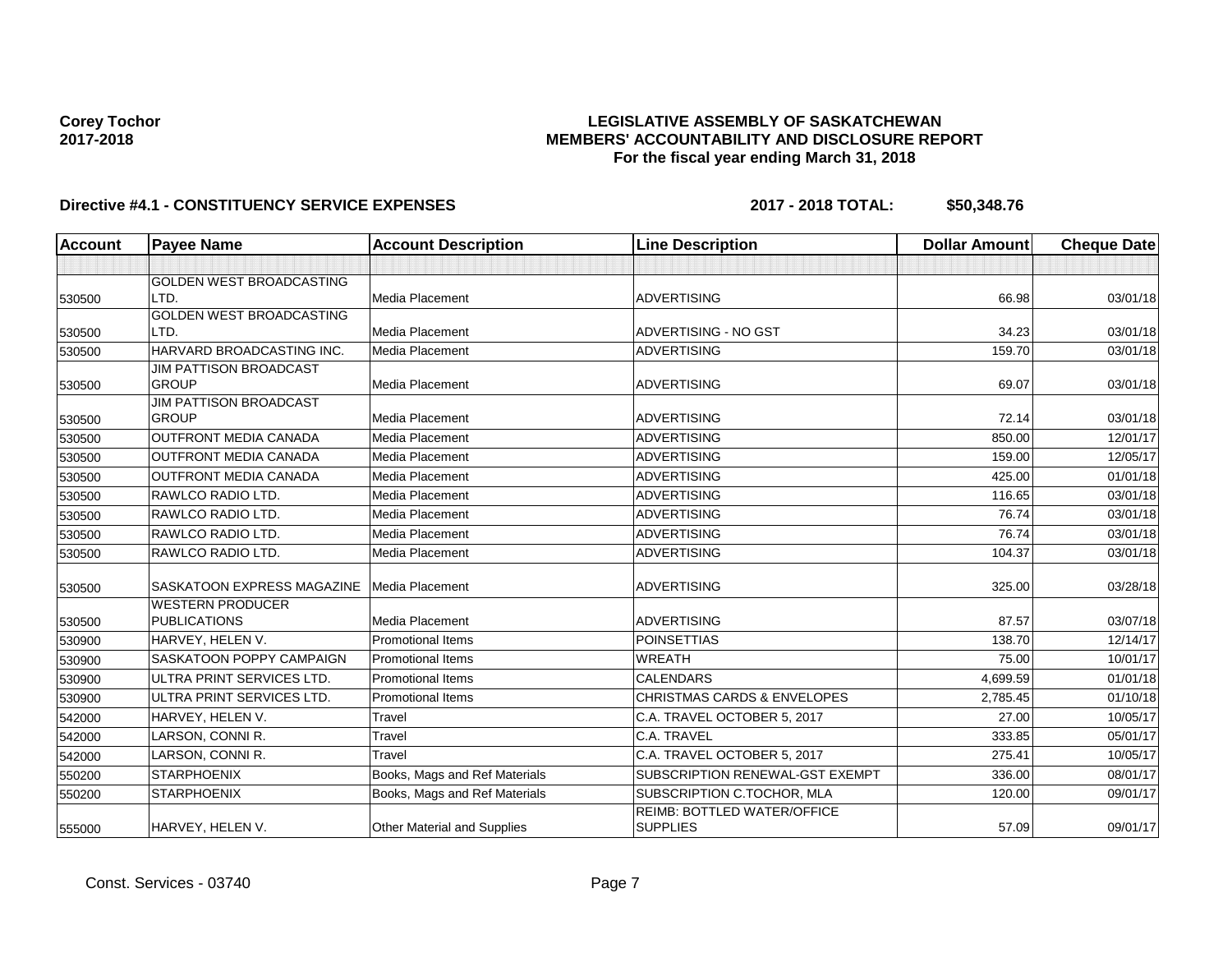### **LEGISLATIVE ASSEMBLY OF SASKATCHEWAN MEMBERS' ACCOUNTABILITY AND DISCLOSURE REPORT For the fiscal year ending March 31, 2018**

| <b>Account</b> | <b>Payee Name</b>             | <b>Account Description</b>           | <b>Line Description</b>           | <b>Dollar Amount</b> | <b>Cheque Date</b> |
|----------------|-------------------------------|--------------------------------------|-----------------------------------|----------------------|--------------------|
|                |                               |                                      |                                   |                      |                    |
| 555000         | HARVEY, HELEN V.              | <b>Other Material and Supplies</b>   | MISC OFFICE SUPPLIES              | 27.88                | 03/06/18           |
| 555000         | LARSON, CONNI R.              | Other Material and Supplies          | <b>MISC OFFICE SUPPLIES</b>       | 7.76                 | 09/14/17           |
| 555000         | LARSON, CONNI R.              | <b>Other Material and Supplies</b>   | <b>MISC OFFICE SUPPLIES</b>       | 34.98                | 01/11/18           |
| 555000         | LARSON, CONNI R.              | Other Material and Supplies          | REIMB: MISC. & OFFICE SUPPLIES    | 146.92               | 01/18/18           |
| 555000         | LARSON, CONNI R.              | <b>Other Material and Supplies</b>   | PHOTO PURCHASE                    | 6.65                 | 03/19/18           |
| 555000         | <b>PRAIRIE LASER</b>          | <b>Other Material and Supplies</b>   | <b>OFFICE SUPPLIES</b>            | 478.06               | 01/02/18           |
| 555000         | <b>PRAIRIE LASER</b>          | <b>Other Material and Supplies</b>   | <b>OFFICE SUPPLIES</b>            | 641.30               | 03/01/18           |
| 555000         | <b>PRAIRIE LASER</b>          | <b>Other Material and Supplies</b>   | <b>OFFICE SUPPLIES</b>            | 91.16                | 03/06/18           |
| 555000         | <b>STAPLES BUSINESS DEPOT</b> | <b>Other Material and Supplies</b>   | OFFICE SUPPLIES CUST 93314        | 7.57                 | 05/12/17           |
| 555000         | <b>STAPLES BUSINESS DEPOT</b> | <b>Other Material and Supplies</b>   | OFFICE SUPPLIES 93314             | 31.14                | 07/13/17           |
|                |                               |                                      | 93314 DRYERASE BOARD&OFFICE       |                      |                    |
| 555000         | <b>STAPLES BUSINESS DEPOT</b> | <b>Other Material and Supplies</b>   | <b>SUPPLIES</b>                   | 7.94                 | 09/01/17           |
| 555000         | <b>STAPLES BUSINESS DEPOT</b> | <b>Other Material and Supplies</b>   | OFFICE SUPPLIES/POSTAGE 93314     | 33.80                | 11/01/17           |
| 555000         | <b>STAPLES BUSINESS DEPOT</b> | <b>Other Material and Supplies</b>   | <b>MISC &amp; OFFICE SUPPLIES</b> | 46.06                | 12/08/17           |
| 555000         | <b>STAPLES BUSINESS DEPOT</b> | <b>Other Material and Supplies</b>   | POSTAGE/OFFICE & MISC SUPPLIES    | 100.89               | 03/02/18           |
| 555000         | <b>STAPLES BUSINESS DEPOT</b> | Other Material and Supplies          | POSTAGE/MISC OFFICE SUPPLIES      | 5.40                 | 03/06/18           |
| 555000         | <b>STAPLES BUSINESS DEPOT</b> | Other Material and Supplies          | 93314 OFFICE SUPPLIES/SOFTWARE    | 16.88                | 03/26/18           |
| 555000         | TOCHOR, COREY J               | Other Material and Supplies          | <b>REIMB: COFFEE SUPPLIES</b>     | 297.60               | 05/01/17           |
| 555080         | HARVEY, HELEN V.              | Other Misc Material and Supplies     | <b>REIMB: PICTURE FRAME</b>       | 9.98                 | 07/12/17           |
| 564300         | <b>CENTRAL SUPPLIES INC.</b>  | Computer Hardware - Exp.             | <b>PRINTER GST EXEMPT</b>         | 431.54               | 07/21/17           |
| 564600         | <b>STAPLES BUSINESS DEPOT</b> | Computer Software - Exp              | 93314 OFFICE SUPPLIES/SOFTWARE    | 41.50                | 03/26/18           |
|                |                               |                                      | 93314 DRYERASE BOARD&OFFICE       |                      |                    |
| 565200         | <b>STAPLES BUSINESS DEPOT</b> | Office Furniture and Equipment - Exp | SUPPLIES                          | 115.14               | 09/01/17           |
| 588950         |                               |                                      | Prepaid Expense Adjustment        | (1,310.00)           | 03/31/18           |
| 588950         |                               |                                      | <b>Prepaid Expense Adjustment</b> | 1,506.50             | 04/01/17           |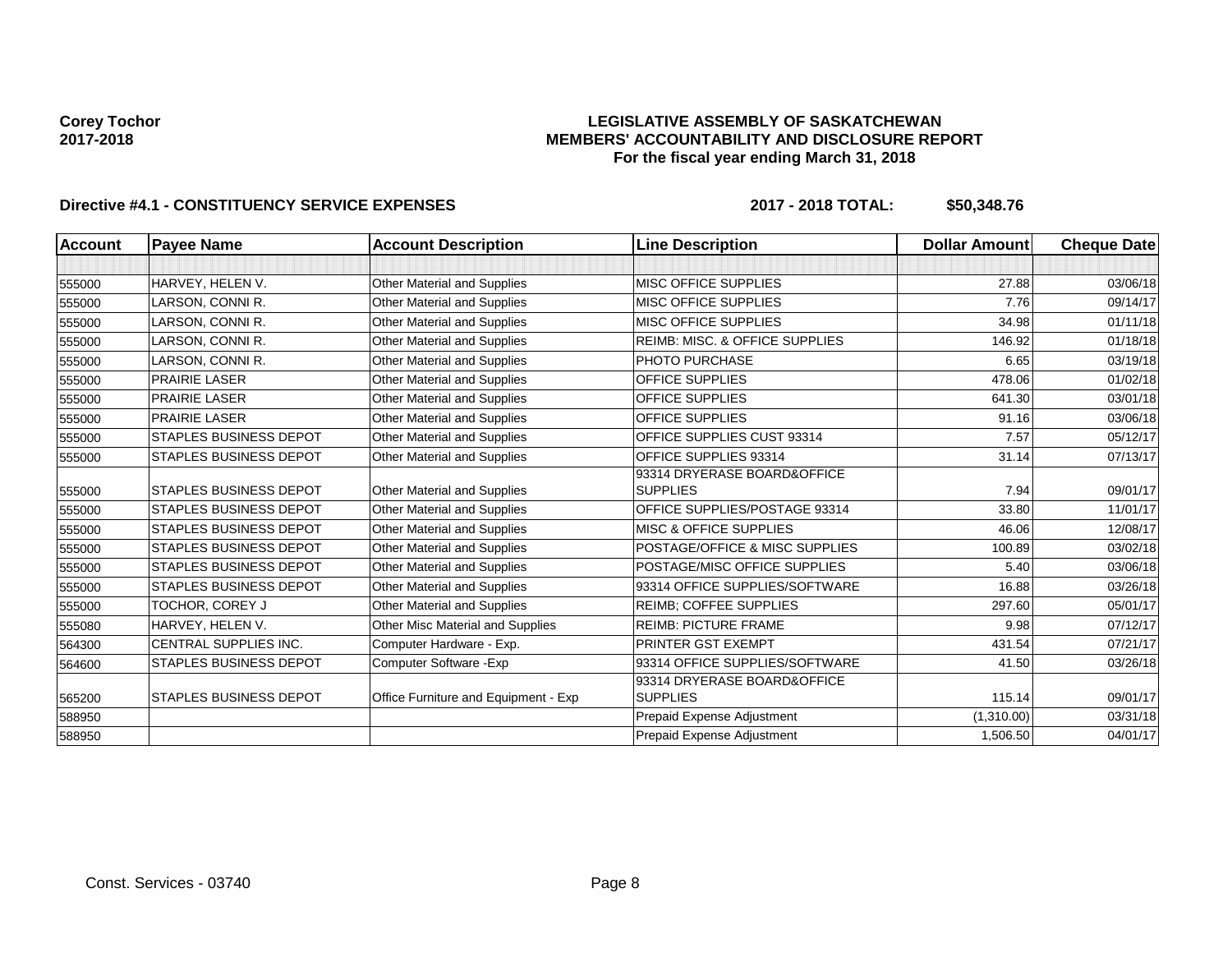# **LEGISLATIVE ASSEMBLY OF SASKATCHEWAN MEMBERS' ACCOUNTABILITY AND DISCLOSURE REPORT For the fiscal year ending March 31, 2018**

# Directive #6 - CONSTITUENCY ASSISTANT EXPENSES 2017 - 2018 TOTAL: \$62,542.12

| <b>Account</b> | <b>Payee Name</b> | <b>Account Description</b>    | <b>Dollar Amount</b> | <b>Cheque Date</b> |
|----------------|-------------------|-------------------------------|----------------------|--------------------|
|                |                   |                               |                      |                    |
| 514000         | FROESE, JEFF      | Casual/Term                   | 154.15               | 12/19/17           |
| 514000         | FROESE, JEFF      | Casual/Term                   | 476.44               | 02/01/18           |
| 514000         | FROESE, JEFF      | Casual/Term                   | 1569.45              | 02/13/18           |
| 514000         | FROESE, JEFF      | Casual/Term                   | 1569.45              | 03/01/18           |
| 514000         | FROESE, JEFF      | Casual/Term                   | 1373.27              | 03/13/18           |
| 514300         | HARVEY, HELEN V.  | Part-Time/Permanent Part-Time | 702.95               | 04/25/17           |
| 514300         | HARVEY, HELEN V.  | Part-Time/Permanent Part-Time | 1640.21              | 05/09/17           |
| 514300         | HARVEY, HELEN V.  | Part-Time/Permanent Part-Time | 1,874.54             | 05/24/17           |
| 514300         | HARVEY, HELEN V.  | Part-Time/Permanent Part-Time | 702.95               | 06/06/17           |
| 514300         | HARVEY, HELEN V.  | Part-Time/Permanent Part-Time | 702.95               | 06/20/17           |
| 514300         | HARVEY, HELEN V.  | Part-Time/Permanent Part-Time | 1405.9               | 07/05/17           |
| 514300         | HARVEY, HELEN V.  | Part-Time/Permanent Part-Time | 702.95               | 07/18/17           |
| 514300         | HARVEY, HELEN V.  | Part-Time/Permanent Part-Time | 2,343.17             | 08/01/17           |
| 514300         | HARVEY, HELEN V.  | Part-Time/Permanent Part-Time | 2,108.85             | 08/15/17           |
| 514300         | HARVEY, HELEN V.  | Part-Time/Permanent Part-Time | 2,108.85             | 08/29/17           |
| 514300         | HARVEY, HELEN V.  | Part-Time/Permanent Part-Time | 2,108.85             | 09/12/17           |
| 514300         | HARVEY, HELEN V.  | Part-Time/Permanent Part-Time | 1,171.58             | 10/24/17           |
| 514300         | HARVEY, HELEN V.  | Part-Time/Permanent Part-Time | 937.27               | 11/07/17           |
| 514300         | HARVEY, HELEN V.  | Part-Time/Permanent Part-Time | 937.27               | 11/21/17           |
| 514300         | HARVEY, HELEN V.  | Part-Time/Permanent Part-Time | 937.27               | 12/05/17           |
| 514300         | HARVEY, HELEN V.  | Part-Time/Permanent Part-Time | 1,171.58             | 12/19/17           |
| 514300         | HARVEY, HELEN V.  | Part-Time/Permanent Part-Time | 937.27               | 01/03/18           |
| 514300         | HARVEY, HELEN V.  | Part-Time/Permanent Part-Time | 790.82               | 03/01/18           |
| 514300         | HARVEY, HELEN V.  | Part-Time/Permanent Part-Time | 585.79               | 03/13/18           |
| 514300         | HARVEY, HELEN V.  | Part-Time/Permanent Part-Time | 1,874.54             | 03/27/18           |
| 514300         | HARVEY, HELEN V.  | Part-Time/Permanent Part-Time | 58.02                | 04/10/18           |
| 514300         | LARSON, CONNI R.  | Part-Time/Permanent Part-Time | 2,343.17             | 04/11/17           |
| 514300         | LARSON, CONNI R.  | Part-Time/Permanent Part-Time | $-2,343.17$          | 04/11/17           |
| 514300         | LARSON, CONNI R.  | Part-Time/Permanent Part-Time | 1405.9               | 04/25/17           |